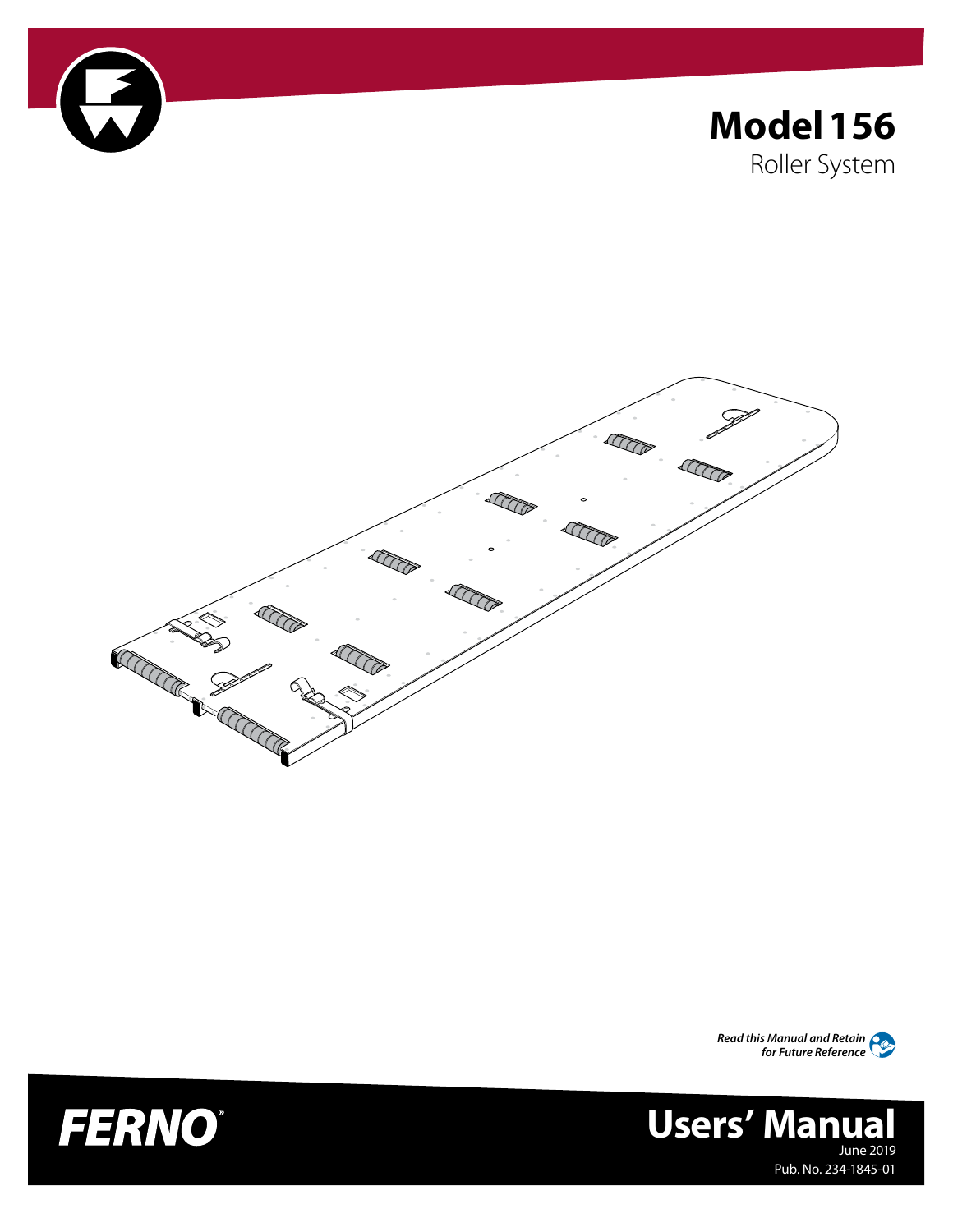#### <span id="page-1-1"></span><span id="page-1-0"></span>**Ferno Customer Relations**

For ordering assistance or general information:

#### **CANADA AND THE U.S.A.**

| Telephone (Toll-free) | 1.877.733.0911 |
|-----------------------|----------------|
| Telephone             | 1.937.382.1451 |
| Fax (Toll-free)       | 1.888.388.1349 |
| Fax                   | 1.937.382.1191 |
| Internet              | www.ferno.com  |

#### **ALL OTHER LOCATIONS**

For assistance or information, please contact your Ferno distributor. If you do not have a Ferno distributor, please contact Ferno Customer Relations:

> Ferno-Washington, Inc., 70 Weil Way Wilmington, Ohio 45177-9371, U.S.A.

| Telephone | Country Code +1.937.382.1451 |  |  |
|-----------|------------------------------|--|--|
| Fax       | Country Code +1.937.382.6569 |  |  |
| Internet  | www.ferno.com                |  |  |

#### **Disclaimer**

This manual contains general instructions for the use, operation and care of this product. The instructions are not all-inclusive. Safe and proper use of this product is solely at the discretion of the user. Safety information is included as a service to the user. All other safety measures taken by the user should be within and under consideration of applicable regulations and local protocol. Training on the proper use of this product must be provided before using this product in an actual situation.

Retain this manual for future reference. Include it with the product in the event of transfer to new users. Additional free copies are available upon request from Customer Relations.

#### **Proprietary Notice**

The information disclosed in this manual is the property of Ferno-Washington, Inc., Wilmington, Ohio, USA. Ferno-Washington, Inc. reserves all intellectual property rights, proprietary design rights, manufacturing rights, reproduction use rights, and sales use rights thereto, and to any article disclosed therein except to the extent those rights are expressly granted to others or where not applicable to vendor proprietary parts.

#### **Limited Warranty Statement**

The products sold by Ferno are covered by a limited warranty, which is printed on all Ferno invoices. The complete terms and conditions of the limited warranty, and the limitations of liability and disclaimers, are also available upon request by calling Ferno at 1.800.733.3766 or 1.937.382.1451.



#### **USERS' MANUALS**

To request additional free users' manuals, contact Ferno Customer Relations, your Ferno distributor, or [www.ferno.com.](http://ferno.com/)



The Serial Label is located on the center bar, under the roller system.

 $\epsilon$ 



Ferno-Washington, Inc. 70 Weil Way Wilmington, Ohio 45177-9371, U.S.A. 1.937.382.1451

EC **REP**  FERNO S.r.l. via B. Zallone, n. 26, 40066 Pieve di Cento, Bologna, Italy +39.051.6860028 234-3468-02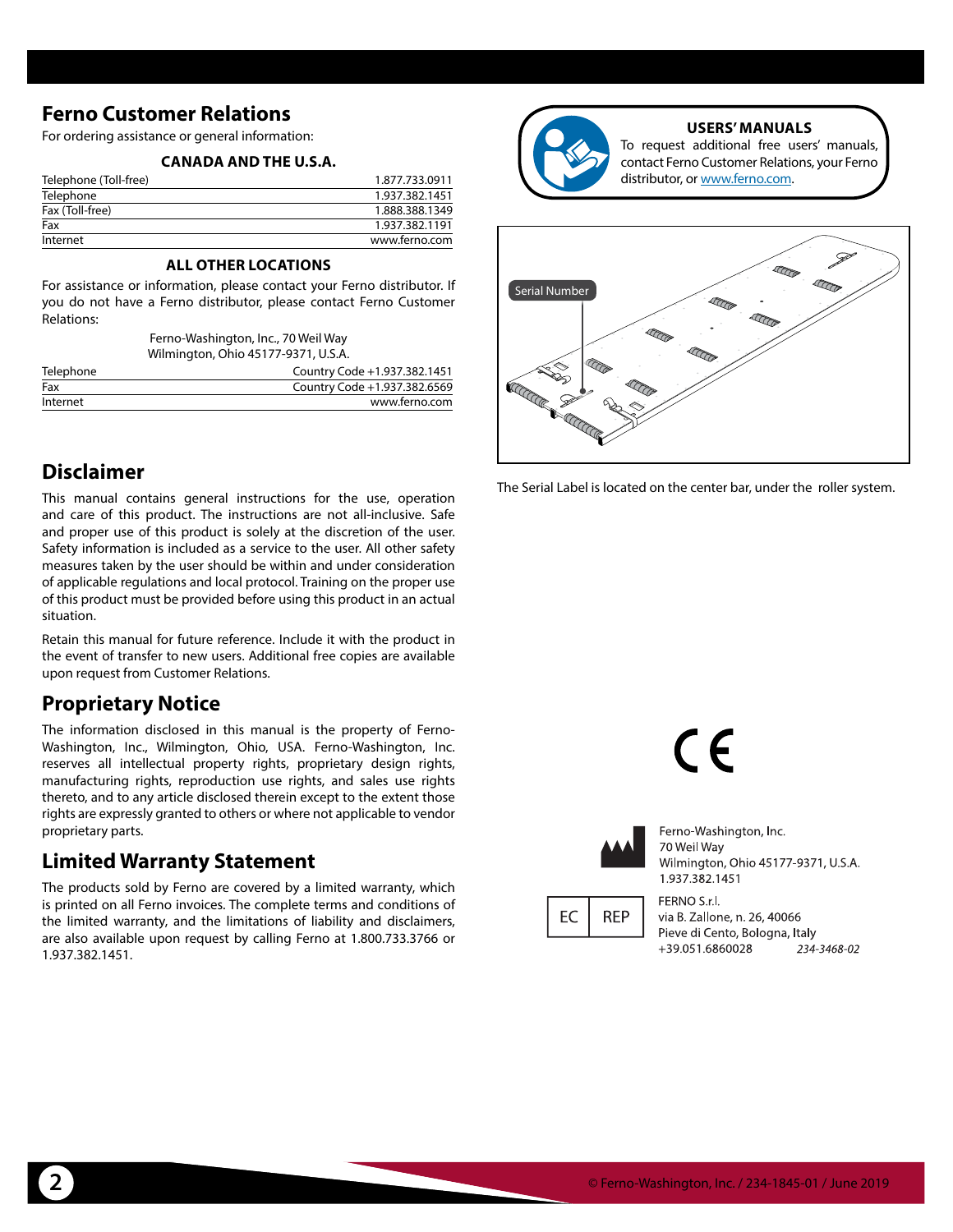## **TABLE OF CONTENTS**

|                                                                | 2              |
|----------------------------------------------------------------|----------------|
|                                                                | 4              |
|                                                                | 4              |
|                                                                | $\overline{4}$ |
|                                                                | 4              |
|                                                                | $\overline{4}$ |
|                                                                | $\overline{4}$ |
|                                                                | 5              |
|                                                                | 5              |
|                                                                | 5              |
|                                                                | 5              |
|                                                                | 5              |
|                                                                | 6              |
|                                                                | 7              |
| 4.1 Before Installing the Mounting Plates ____________________ | -7             |
|                                                                | 8              |
|                                                                |                |

#### **Section Page Section Page**

|     | 5 - Using the Roller System _____________________                                                                                       | 10 |
|-----|-----------------------------------------------------------------------------------------------------------------------------------------|----|
| 5.1 | Before Placing the Roller System In Service                                                                                             | 10 |
| 5.2 |                                                                                                                                         | 10 |
| 5.3 | Using a Mortuary Cot with the Roller System __________                                                                                  | 10 |
| 5.4 | Using a Casket with the Roller System__________________                                                                                 | 11 |
| 5.5 | Removing and Replacing the Roller System in a Vehicle _                                                                                 | 11 |
|     | 6 - Maintenance<br><u> 2000 - Jan Barnett, president eta industrial eta industrial eta industrial eta industrial eta industrial eta</u> | 12 |
| 6.1 | Maintenance Schedule <b>Exercía de Schedule</b> et al. et al. et al. et al. et al. et al. et al. et al. et al. et al. e                 | 12 |
| 6.2 | Disinfecting and Cleaning the Patient Restraints ________                                                                               | 12 |
| 6.3 |                                                                                                                                         | 12 |
| 6.4 |                                                                                                                                         | 12 |
| 6.5 |                                                                                                                                         | 13 |
|     | 7 - Parts, Service, Accessories                                                                                                         | 13 |
|     |                                                                                                                                         | 13 |
|     |                                                                                                                                         | 13 |
|     |                                                                                                                                         | 13 |
|     | <b>Training Record Executive Service Service Service Service Service Service Service Service Service Service Ser</b>                    | 14 |
|     | <b>Maintenance Record</b>                                                                                                               | 15 |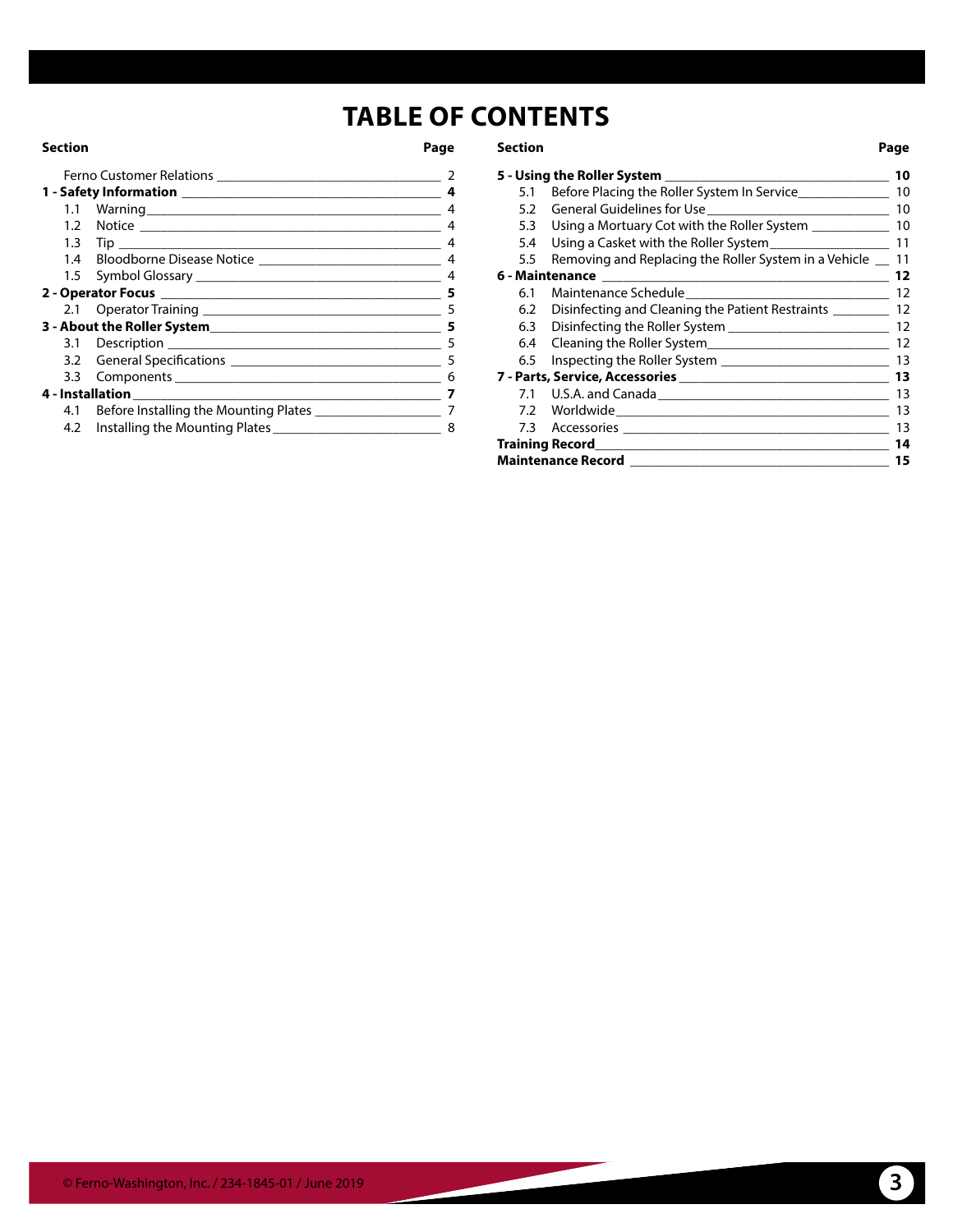#### *Safety Information*

### **1 - SAFETY INFORMATION**

#### <span id="page-3-0"></span>**1.1 Warning**

Warning safety alerts indicate a potentially hazardous situation that, if not avoided, could result in injury or death.

#### **WARNING**

**Untrained operators can cause injury or be injured. Permit only trained personnel to operate the roller system.**

**Improper use of the roller system can cause injury. Use the roller system only for the purpose described in this manual.**

**Failure to use the mounting plates (provided) can cause injury. Install and use the mounting plates and roller system as described in this manual.**

**Improper installation can cause injury. Install the mounting plates and roller system as described in this manual.**

**Modifying the roller system can cause injury and damage. Use the roller system only as designed by Ferno.**

**Attaching improper items to the roller system can cause injury. Use only Ferno-approved items on the roller system. Improper operation can cause injury. Operate the roller system only as described in this manual.**

**Improper maintenance can cause injury. Maintain the roller system only as described in this manual.**

**Improper parts and service can cause injury. Use only Ferno parts and Ferno-approved service on the roller system.**

**Modifying the roller system can cause injury and damage. Use the roller system only as designed by Ferno.**

**Attaching improper items to the roller system can cause injury. Use only Ferno-approved items on the roller system.**

**Improper securing of the cot or casket can allow it to move in the vehicle and cause injury. Secure the roller system, cot and/or casket in the vehicle as described in this manual.**

#### **1.2 Notice**

Notices emphasize important, but not hazard-related information. Failure to follow Notices could result in product or property damage.

# *NOTICE*

#### **1.3 Tip**

Tips provide recommendations for easier use of the product.



#### **1.4 Bloodborne Disease Notice**

To reduce the risk of exposure to blood or other potentially infectious materials when using the roller system, follow the disinfecting and cleaning instructions in this manual.

#### **1.5 Symbol Glossary**

The symbols defined here are used on the roller system and/or in this' manual. Ferno uses symbols recognized by the International Standards Organization (ISO), American National Standards Institute (ANSI) and the mortuary services industry.



General Warning of Potential Injury



Load Capacity (Safe Working Load in pounds, kilograms, stone)





Read the Users' Manual



Product meets European Union Standards



Manufacturer Authorized Representative in the European Community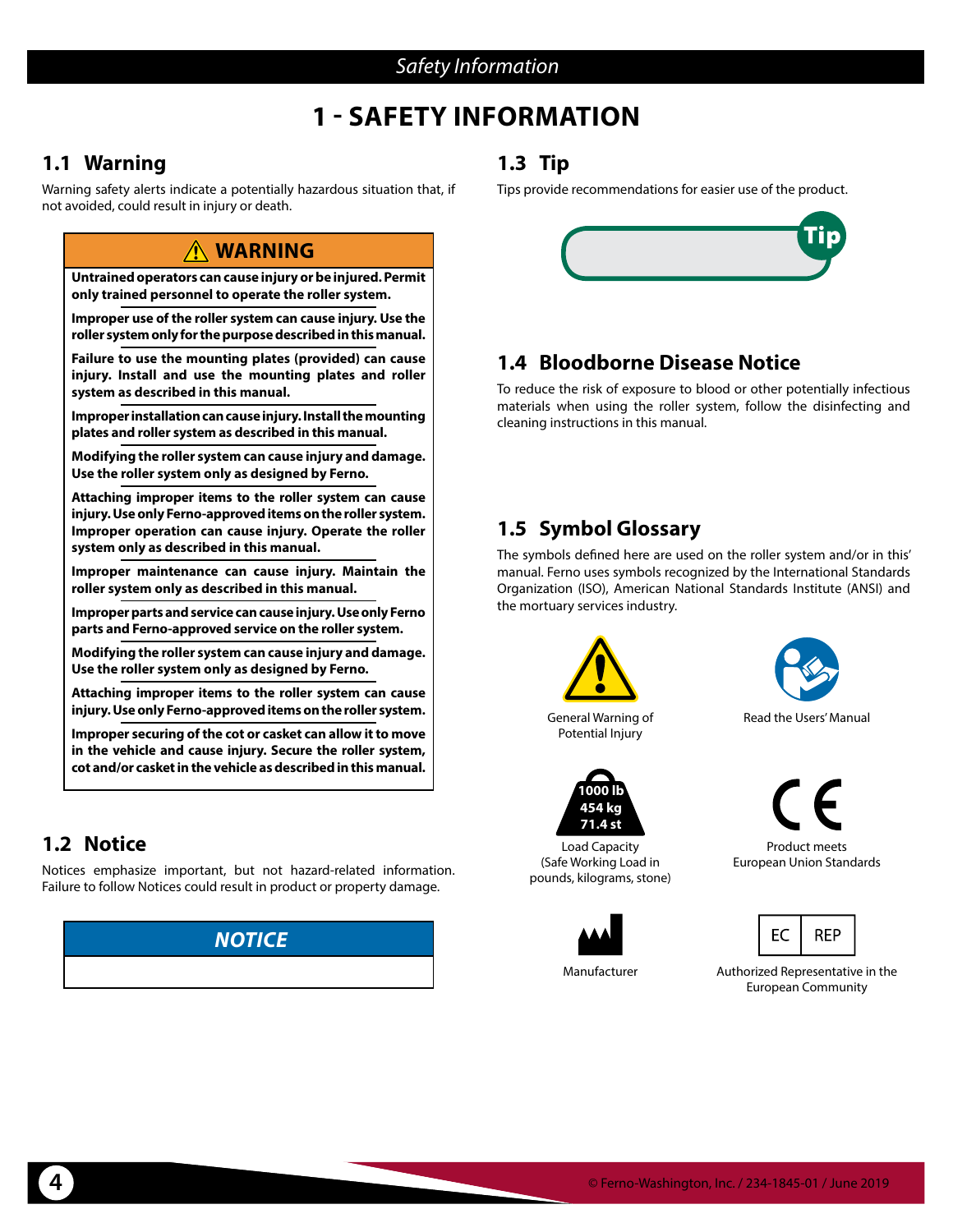#### *Operator Focus, About the Roller System*

### **2 - OPERATOR FOCUS**

#### <span id="page-4-0"></span>**2.1 Operator Training**

Operator using the roller system:

- ● must read and understand this manual.
- must have training on proper use of the roller system.
- must have a training on mortuary-service procedures.
- must have the physical ability to perform required functions related to the use of the roller system (e.g., loading and unloading a casket or mortuary cot into and out of the roller system).
- must practice with the roller system before using it with a casket or mortuary cot.
- must keep training records. For a sample training record sheet, see ["Training Record" on page 14.](#page-13-1)

#### <span id="page-4-1"></span>**WARNING**

**Untrained operators can cause injury or be injured. Permit only trained personnel to operate the roller system.**

## **3 - ABOUT THE ROLLER SYSTEM**

#### **3.1 Description**

The Ferno<sup>®</sup> Model 156 Roller system (called the roller system in this manual) is a mortuary device designed to ease the loading, unloading, and transporting of caskets and mortuary cots in a ground-based vehicle. It is for professional use by trained mortuary-service operators.

Bier pins (not supplied, available separately) and restraints help limit the movement of a casket or mortuary cot in the vehicle during transport.

The roller system secures to mounting plates installed on the floor of the vehicle. The roller system can be easily removed so the vehicle can be used for other purposes.

Features include 10 rollers (8 short and 2 long), two quick-release knobs, two cot restraints, and a variety of bier-pin attachment points to allow the use of caskets of different lengths.

#### **COMPATIBILITY**

- Ferno<sup>®</sup> Model 23 Cot Series
- Ferno® Model 24 Cot Series\*
- Ferno<sup>®</sup> Model 27 Cot Series

 **Note:** *The roller system is not compatible with Ferno® 24-MAXX or 24-MiniMAXX series cots.*

#### **3.2 General Specifications**

Specifications for the roller system are shown in the tables at right. General specifications are rounded. Metric conversions are calculated before rounding the Imperial measurement.

Ferno reserves the right to change specifications without notice. For more information, contact Ferno Customer Relations or your Ferno distributor (page 2).

#### **WARNING**

**Improper use of the roller system can cause injury. Use the roller system only for the purpose described in this manual.**



#### **Load Capacity**

Inspect the roller system if the load capacity has been exceeded. See ["Inspecting the](#page-12-1)  [Roller System" on page 13](#page-12-1).

| <b>Specifications</b>     | <b>Imperial</b>              | <b>Metric</b> |  |
|---------------------------|------------------------------|---------------|--|
| <b>Load Capacity</b>      | 1000 lb                      | 454 kg        |  |
| <b>Load Capacity (UK)</b> |                              | 71.4 st       |  |
| Weight                    | 41 lb                        | 18.6 kg       |  |
|                           | Aluminum with Steel Hardware |               |  |
| Construction              |                              |               |  |
| Length                    | 89 in                        | 226 cm        |  |
| Width                     | 24 in                        | 61 cm         |  |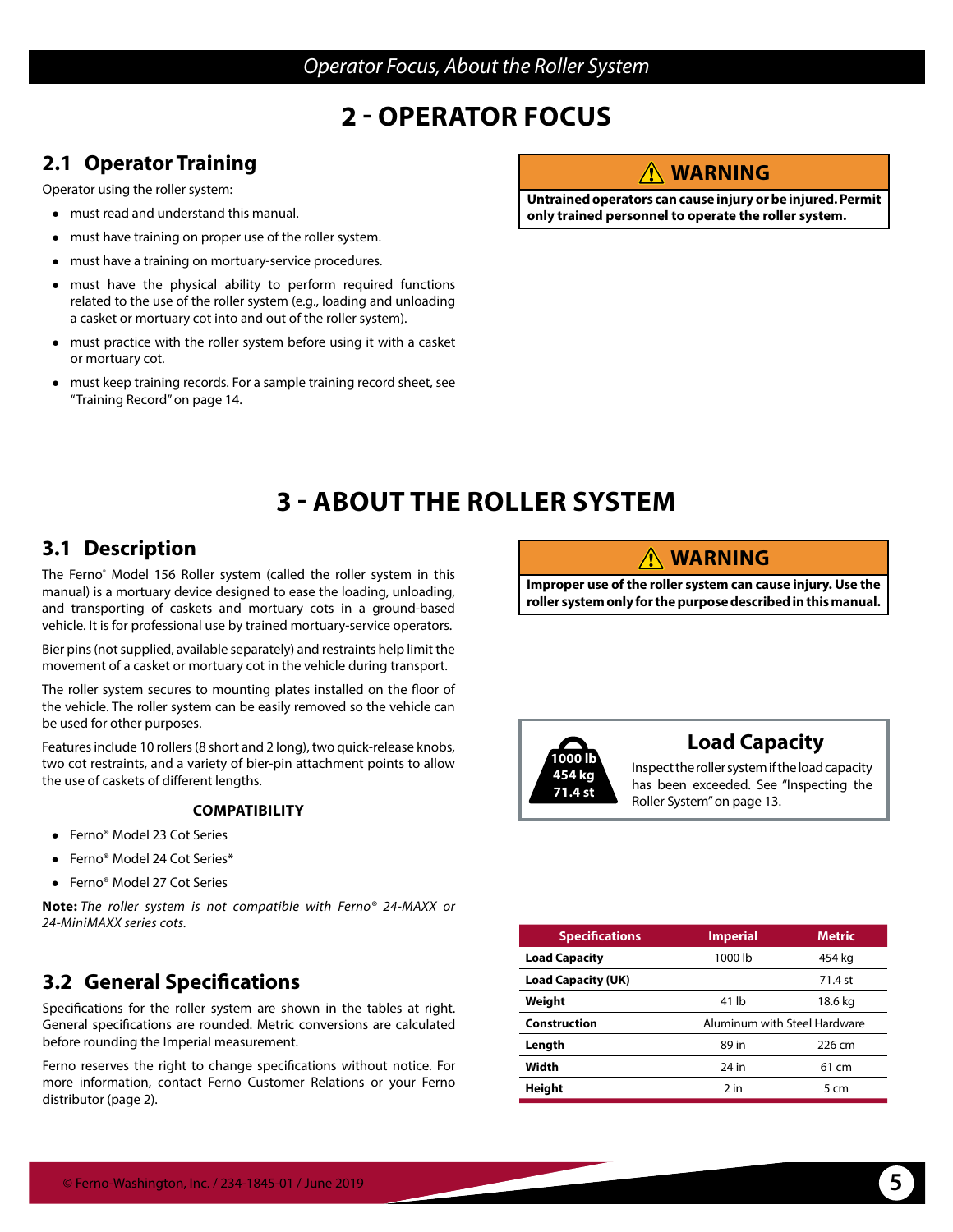#### <span id="page-5-0"></span>**3.3 Components**



*Bier Pin (Not Supplied)*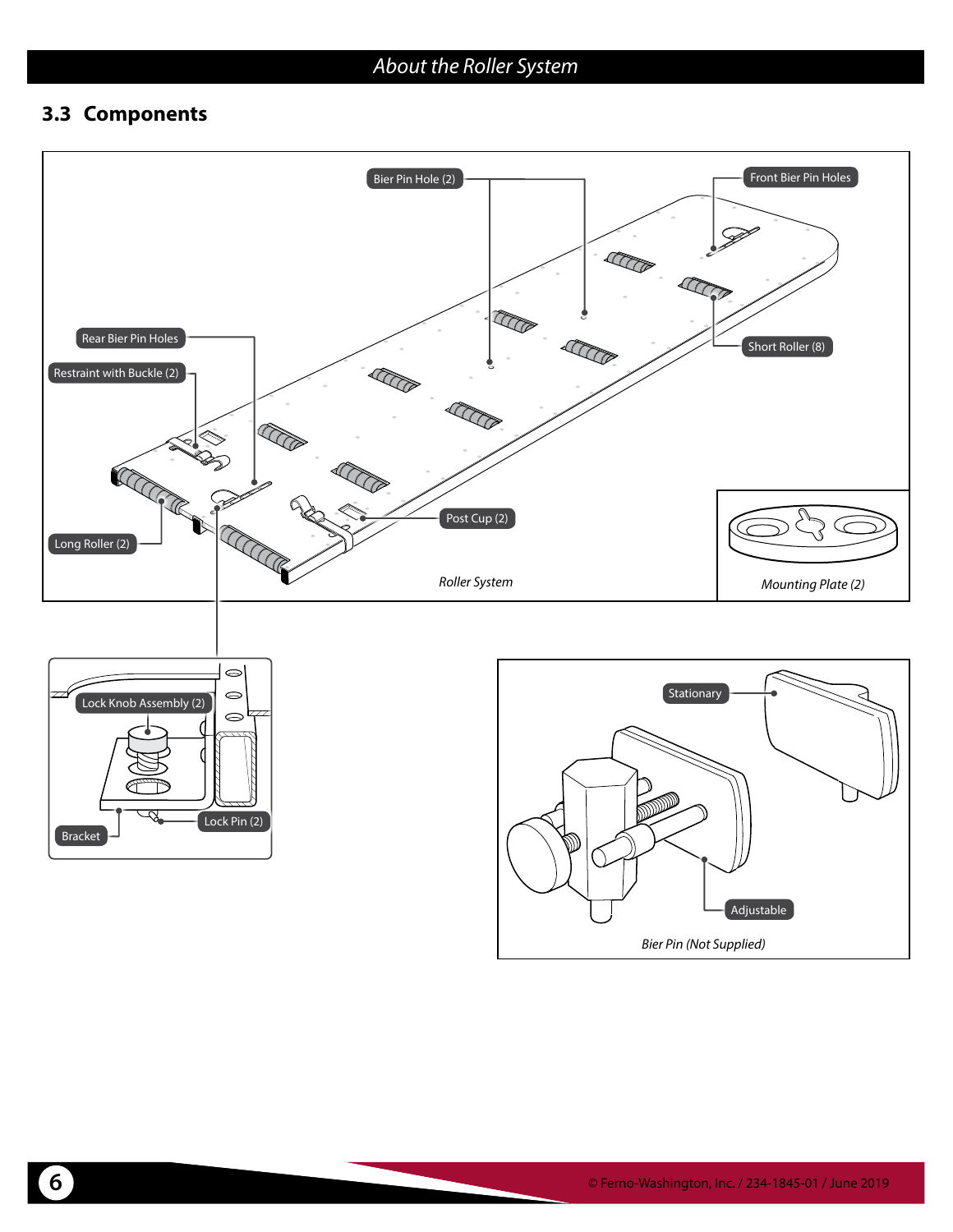#### *Installation*

### **4 - INSTALLATION**

#### <span id="page-6-0"></span>**4.1 Before Installing the Mounting Plates**

- The roller system attaches to mounting plates installed on the vehicle floor.
- ● Installing the mounting plates requires the skills of a mechanic familiar with vehicle construction.
- Before installing the roller system, consult the vehicle manufacturer regarding the location of wiring, oxygen or fuel lines, and other elements under the vehicle floor, and about the vehicle warranty.
- Determine the location to install the roller system in the vehicle. Install the roller system in the center of the vehicle, or, if the vehicle interior is wide enough, two roller systems (sold separately) may be installed side-by-side ([Figure 1](#page-6-1) or [Figure 2\)](#page-6-2).

### <span id="page-6-3"></span>**WARNING**

**Failure to use the mounting plates (provided) can cause injury. Install and use the mounting plates and roller system as described in this manual.**

**Improper installation can cause injury. Install the mounting plates and roller system as described in this manual.**

**Modifying the roller system can cause injury and damage. Use the roller system only as designed by Ferno.**

**Attaching improper items to the roller system can cause injury. Use only Ferno-approved items on the roller system.**

#### *NOTICE*

Inspect the underside of the vehicle for anything (wiring, brake lines, fuel tank, oxygen lines or other elements) that might interfere with the installation.

Loose items and debris on the vehicle floor can interfere with the operation of the roller system. Keep the floor clear.

<span id="page-6-2"></span><span id="page-6-1"></span>

Tip

#### **Contact the Manufacturer**

Contact the vehicle manufacturer for advice on avoiding obstructions such as the fuel tank, oxygen lines, etc.

Also seek advice on installing support structure if needed, including backing plate positioning, material, and thickness.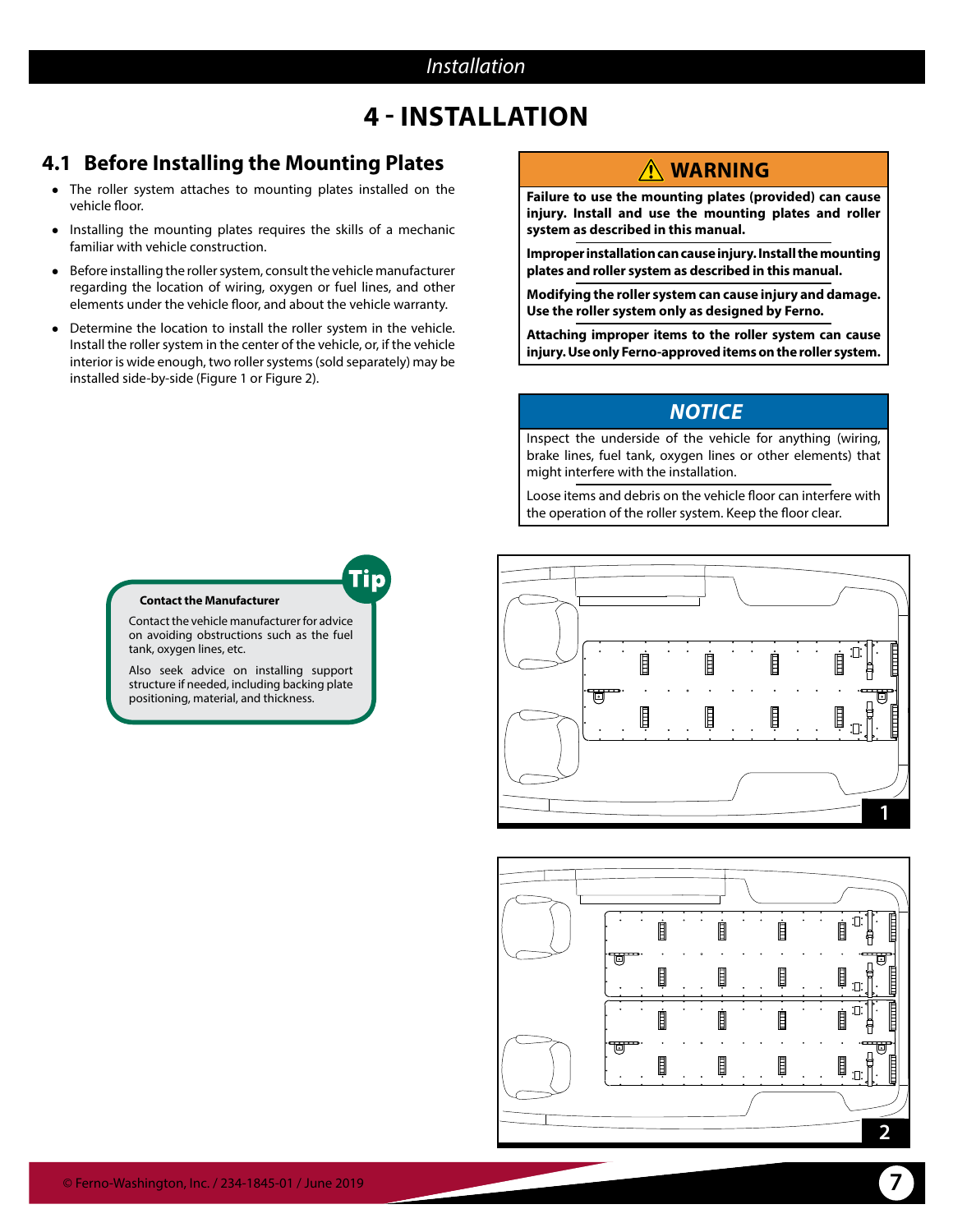#### *Installation*

#### <span id="page-7-0"></span>**4.2 Installing the Mounting Plates**

#### **1 - ATTACH THE MOUNTING PLATES TO THE TABLE**

- 1. To attach a mounting plate, turn a lock knob and align the lock pin with the slot in a mounting plate [\(Figure 3\).](#page-7-2)
- 2. Push the lock knob down, inserting the lock pin through the slot. Turn the lock knob ¼ turn until the mounting plate is attached.
- 3. Turn the mounting plate to align the holes in the mounting plate with the holes in the bracket. These holes are used to mark the location of the screw holes.
- 4. Repeat with the other mounting plate.



#### **2 - MARK THE MOUNTING POSITION**

- 1. Position one or both roller system(s) on the floor at the desired location(s), with the long rollers and post cups at the rear of the vehicle. Load and unload a cot on the roller system, then a casket, while checking the following [\(Figure 4\):](#page-7-1)
	- If two roller systems will be installed, confirm they will not interfere with each other
	- Confirm the cot and/or casket load easily onto the roller system. If two roller systems will be installed, confirm that cots and/or caskets can be loaded onto each.
	- Check the vehicle rear door for a lip or other obstruction that could interfere with loading. If interference is found, contact Ferno for assistance. See ["Ferno Customer Relations" on page 2.](#page-1-1)
	- $\circ$  Confirm the rear doors close securely when the roller system(s) are carrying cots and/or caskets.
	- Confirm that mounting the roller system(s) at the desired locations will not damage or interfere with electrical wiring, brake lines, the fuel tank, or other vehicle elements.
- 2. Mark the mounting points on the floor through the mounting plates.
- 3. If the vehicle floor is carpeted, use a grease pencil to trace the edge of the mounting plate on the floor, then cut and remove a square section of carpeting to allow the mounting plate to sit flat on the floor.

#### <span id="page-7-2"></span><span id="page-7-1"></span>*NOTICE*

Drilling through carpet may unravel the carpet. If the floor is carpeted, use a grease pencil to mark the mounting plate and mounting locations on the floor. Cut out a square section of carpet around the mounting plates before drilling.

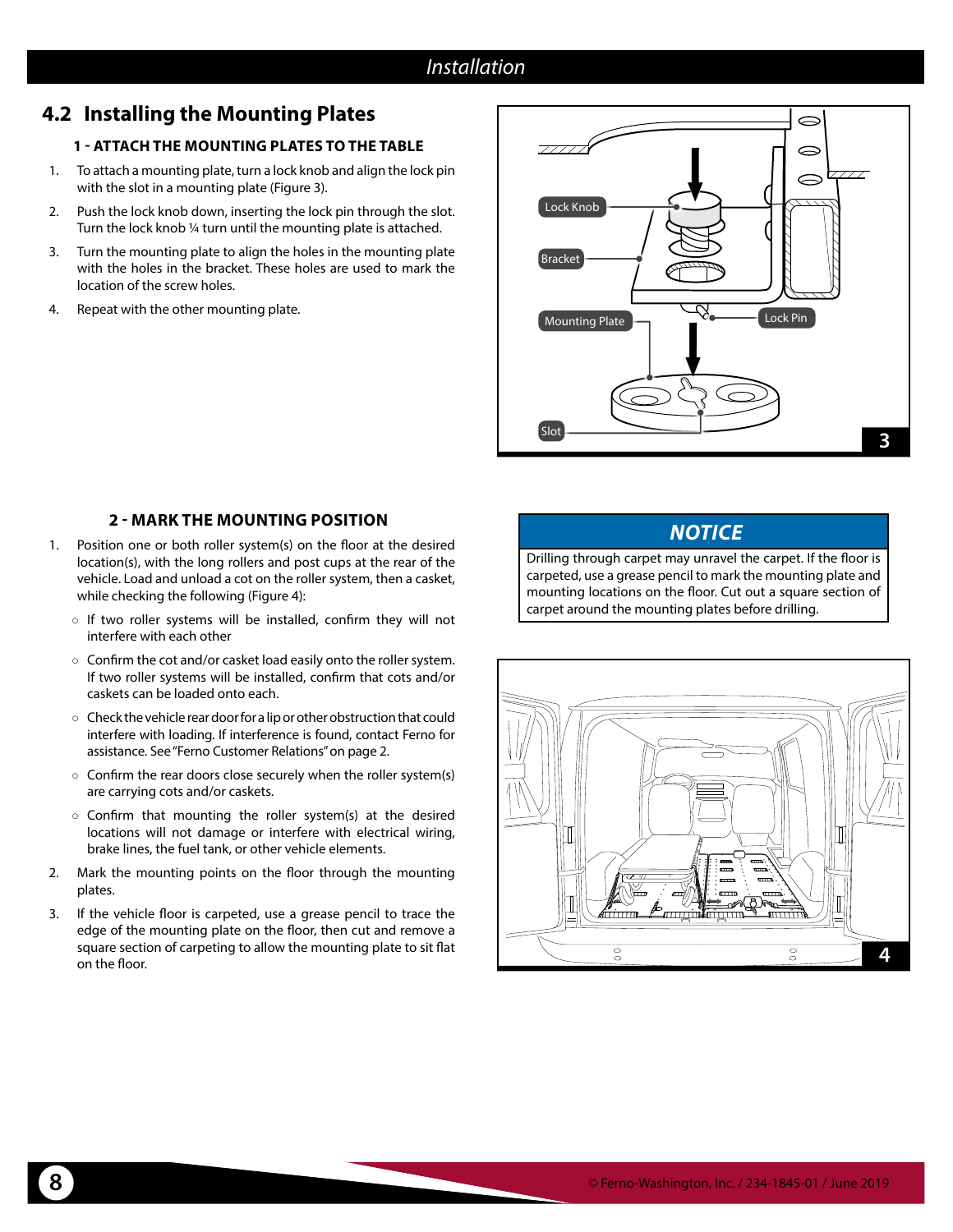#### *Installation*

#### **3 - INSTALL THE MOUNTING PLATES**

Before drilling through the vehicle floor, contact the vehicle manufacturer for advice on:

- ● avoiding obstructions such as the fuel tank, oxygen lines, etc.
- ● installing support structure if needed, including backing plate positioning, material, and thickness.
- ● determining the appropriate length and type of fasteners to secure the mounting plate to the floor of your vehicle.

Ferno recommends you drill a pilot hole through the vehicle floor at each mounting point [\(Figure 5\)](#page-8-0) to confirm the mounting holes are at the expected locations. Then, use an appropriate-size drill bit, fasteners and/or other tools to install the mounting plates to the floor [\(Figure 6\).](#page-8-1)



<span id="page-8-1"></span><span id="page-8-0"></span>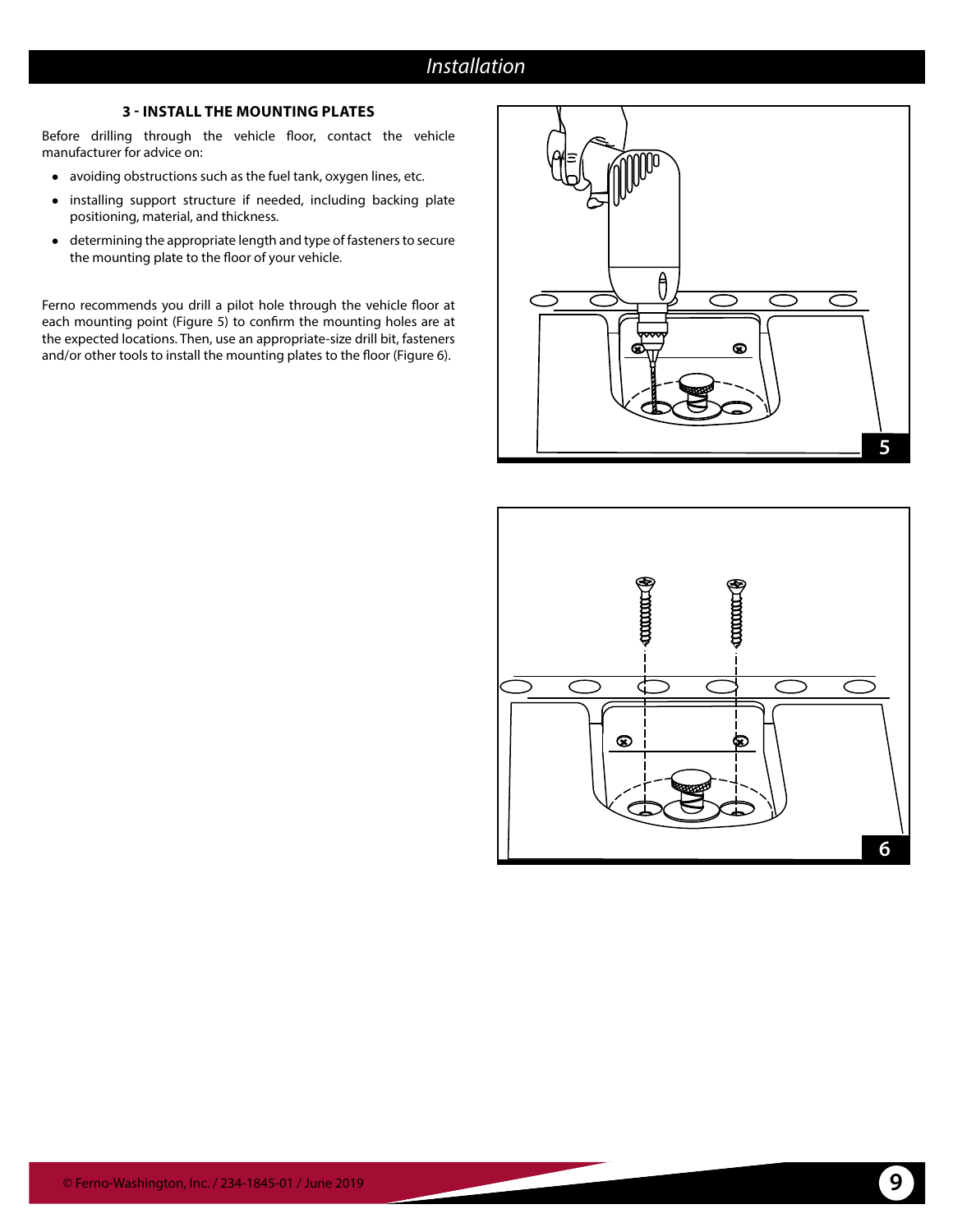#### *Using the Roller System*

### **5 - USING THE ROLLER SYSTEM**

#### <span id="page-9-0"></span>**5.1 Before Placing the Roller System In Service**

- Before use, personnel who will work with the roller system must read and understand this manual. Appropriate skills and training are also required. See ["Operator Focus" on page 5.](#page-4-1)
- Set up the roller system. See ["Installation" on page 7.](#page-6-3)
- Confirm that the roller system operates properly. See ["Inspecting](#page-12-1) [the Roller System" on page 13.](#page-12-1)

#### **5.2 General Guidelines for Use**

- The roller system is for professional use only.
- ● Use the roller system only as described in this manual.
- Follow standard mortuary procedures when using the roller system.

#### **WARNING**

**Improper operation can cause injury. Operate the roller system only as described in this manual.**

**Improper securing of the cot or casket can allow it to move in the vehicle and cause injury. Secure the roller system, cot and/or casket in the vehicle as described in this manual.**

#### **5.3 Using a Mortuary Cot with the Roller System**

- 1. Remove the bier pins (not supplied) from the roller system.
- 2. Load the mortuary cot into the vehicle and onto the roller system, following the instructions in the cot users' manual [\(Figure 7\)](#page-9-1).
- 3. Push the cot forward until the cot posts rest in the roller system post cups [\(Figure 8\).](#page-9-2)
- 4. Hook a restraint over the cot frame and pull the tab to tighten the restraint [\(Figure 9\).](#page-9-3)
- 5. Repeat with the other restraint.
- 6. To unload the cot, loosen the restraint by pulling the buckle up. Unhook the restraint from the cot frame.
- 7. Unload the cot from the vehicle, following the instructions in the cot users' manual.



<span id="page-9-1"></span>

<span id="page-9-3"></span><span id="page-9-2"></span>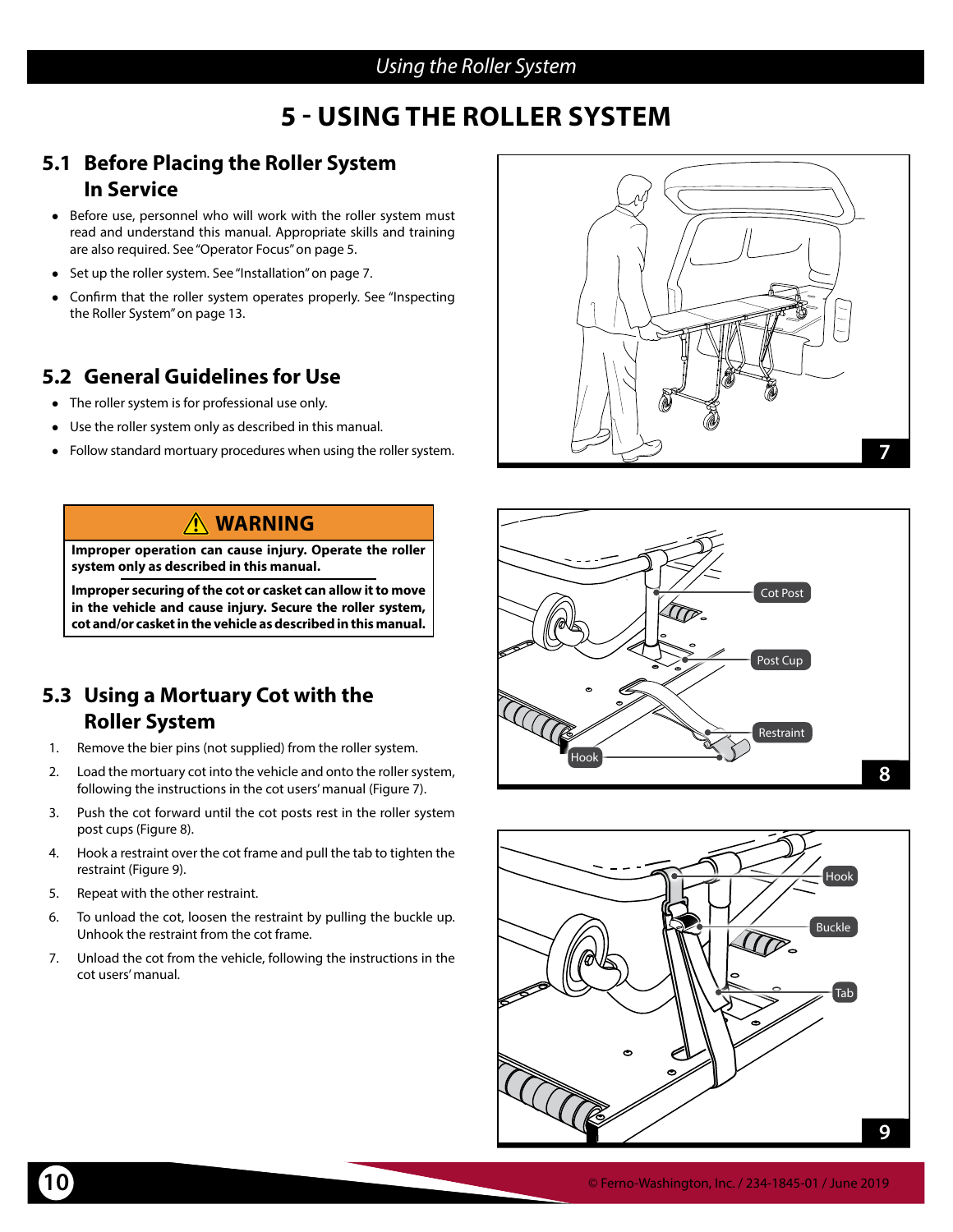#### *Using the Roller System*

#### <span id="page-10-0"></span>**5.4 Using a Casket with the Roller System**

- 1. Place a stationary bier pin (not supplied) in one of the front bierpin holes.
- 2. Load the casket onto the roller system and push the casket against the stationary bier pin.
- 3. Place an adjustable bier pin (not supplied) in one of the rear bierpin holes [\(Figure 10\).](#page-10-3) Tighten the adjustable bier pin to secure the casket on the roller system.
- 4. To unload the casket from the vehicle, remove the adjustable bier pin and roll the casket off the roller system.



#### **5.5 Removing and Replacing the Roller System in a Vehicle**

- 1. To remove the roller system from the vehicle, push down and turn a lock knob 1/4 turn until the lock pin is released from the mounting plate [\(Figure 11\).](#page-10-1)
- 2. Repeat with the second lock knob.
- 3. Lift the roller system out of the vehicle.
- 4. To replace the roller system in the vehicle, align a lock pin with the slot in a mounting plate [\(Figure 12\)](#page-10-2).
- 5. Push the lock knob down to insert the lock pin through the slot. Turn the lock knob left or right ¼ turn to secure the lock pin in the mounting plate.
- 6. Repeat with the second lock knob.

<span id="page-10-3"></span>

<span id="page-10-2"></span><span id="page-10-1"></span>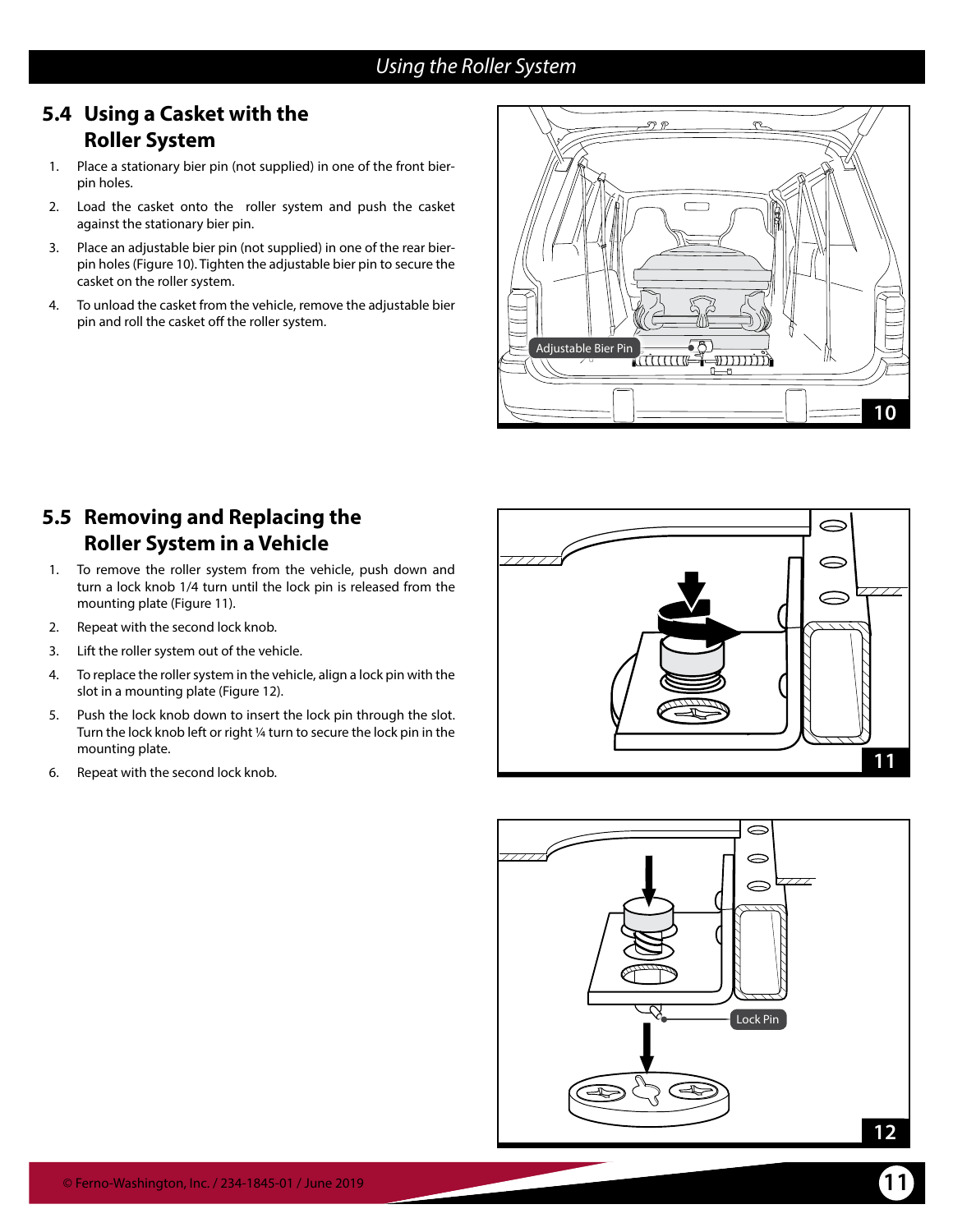### **6 - MAINTENANCE**

### <span id="page-11-0"></span>**6.1 Maintenance Schedule**

The roller system requires regular maintenance. Set up and follow a maintenance schedule. The table at right represents minimum intervals for maintenance.

Keep maintenance records. For a sample record sheet, see ["Maintenance](#page-14-1) [Record" on page 15.](#page-14-1)

When using maintenance products, follow the manufacturers' directions and read the manufacturers' material safety data sheets.

#### **WARNING**

**Improper maintenance can cause injury. Maintain the roller system only as described in this manual.**

| <b>Minimum</b><br><b>Maintenance</b> | Each Use As Needed | Monthly |
|--------------------------------------|--------------------|---------|
| <b>Disinfecting</b> (this page)      |                    |         |
| <b>Cleaning</b> (this page)          |                    |         |
| <b>Inspecting</b> (page 13)          |                    |         |

#### **6.2 Disinfecting and Cleaning the Patient Restraints**

To remove the patient restraints from the roller system [\(Figure 13\):](#page-11-1)

- 1. To remove the restraints from the roller system, use a small flatblade screwdriver to pry off the buckle cover.
- 2. Unthread the restraint from the buckle and roller system.
- 3. Place the restraints in a mesh laundry bag. Machine wash them on cold/cold using the delicate cycle and a mild detergent. Allow them to air dry.
- 4. Thread the restraints through the buckle as shown in [Figure 13](#page-11-1).
	- Insert the loose end of the strap through the slot in the roller system (1) and around the edge of the roller-system frame (2).
	- Orient the buckle as shown. Thread the loose end of the strap over the buckle roller (3) and under the buckle tab (4).
	- Orient the buckle cover as shown and attach to the buckle.

### **6.3 Disinfecting the Roller System**

Wipe all surfaces with disinfectant. Follow the disinfectant manufacturer's instructions for application method and contact time. Ferno recommends you inspect the roller system for damage as you disinfect it.

### **6.4 Cleaning the Roller System**

- 1. Remove the restraints.
- 2. Hand clean all surfaces of the roller system with warm water and a mild detergent.
- 3. Rinse with warm, clear water. Dry the roller system with a towel or allow it to air-dry.



#### <span id="page-11-1"></span>*NOTICE*

Disinfectants and cleaners containing bleach, phenolics, or iodines can cause damage. Do not use products containing these chemicals.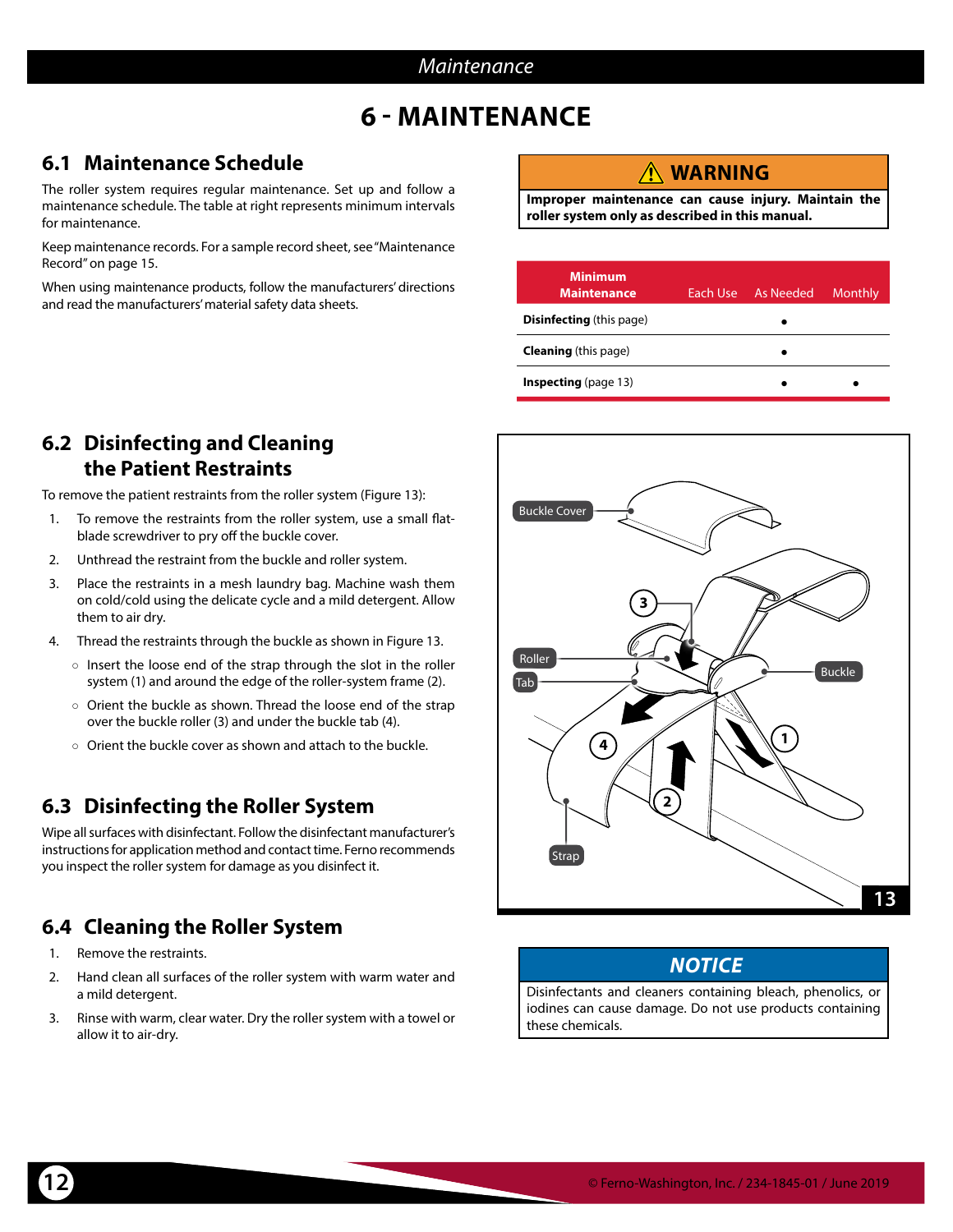#### <span id="page-12-1"></span><span id="page-12-0"></span>**6.5 Inspecting the Roller System**

Have your service's equipment maintenance personnel inspect the roller system regularly. Follow the checklist at right and operate the roller system through all its functions as described in this manual.

If inspection shows damage or excessive wear, remove the roller system from service until repair is made. See "Parts and Service" below.

#### **Inspection Checklist**

- Are all components present?
- ● Is the roller system free of excessive wear?
- Are the mounting plates securely attached to the floor?
- Does the roller system attach securely to the mounting plates?
- ● Do all moving parts operate smoothly and properly?
- ● Is the restraint webbing in good condition with no cuts or frayed edges?
- ● Are the restraint buckles free of visible damage and do they operate properly?

### **7 - PARTS, SERVICE, ACCESSORIES**

#### **7.1 U.S.A. and Canada**

In the United States and Canada, to order parts or for professional repair, contact EMSAR<sup>®</sup> – the only agent authorized by Ferno to manage, service, and repair Ferno products.

| Telephone (Toll-Free) | 1.800.73.EMSAR  |
|-----------------------|-----------------|
| Telephone             | 1.937.383.1052  |
| Fax                   | +1.937.383.1051 |
| Internet              | www.EMSAR.com   |

### **7.2 Worldwide**

To order Ferno parts, and for professional repair, contact your Ferno distributor. Your distributor is the only agent authorized by Ferno to manage, service, and repair Ferno products.

### **7.3 Accessories**

Ferno offers a full line of accessories approved for use with the roller system. Follow all instructions in accessory users' manuals. Keep the instructions with this manual.

When using accessories, be aware of any special considerations which may be affected by the addition of the accessory/accessories to the roller system.

Contact Ferno Customer Relations (page 2) or your Ferno distributor for product information.

| <b>Description</b>                                  | <b>Part Number</b> |
|-----------------------------------------------------|--------------------|
| Model 575 Bier Pin Storage Plate                    | 081-5750           |
| Model 576 Bier Pin Set (1 stationary, 1 adjustable) | 069-5760           |
| Model 577-A Adjustable Bier Pin                     | 069-5770           |
| Model 577-S Stationary Bier Pin                     | 069-5780           |

#### **WARNING**

**Improper parts and service can cause injury. Use only Ferno parts and Ferno-approved service on the roller system.**

**Modifying the roller system can cause injury and damage. Use the roller system only as designed by Ferno.**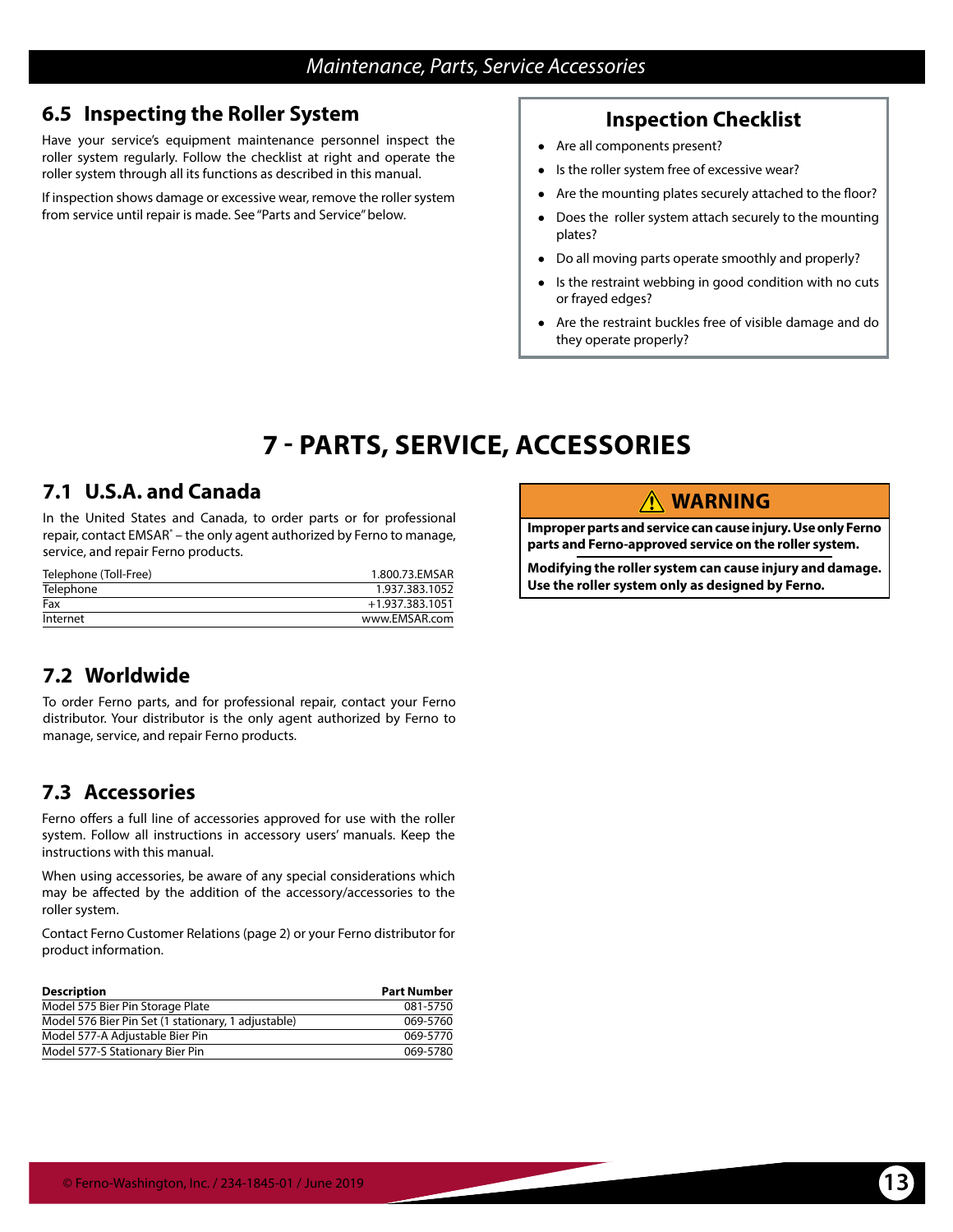### <span id="page-13-1"></span>*Training Record*

## **TRAINING RECORD**

<span id="page-13-0"></span>

|             |                     | <b>Training Method</b> |                |                  | <b>Trainer</b> |                 |
|-------------|---------------------|------------------------|----------------|------------------|----------------|-----------------|
| <b>Date</b> | <b>Printed Name</b> | Signature              | Read<br>Manual | Video/<br>Online | Hands-On       | <b>Initials</b> |
|             |                     |                        |                |                  |                |                 |
|             |                     |                        |                |                  |                |                 |
|             |                     |                        |                |                  |                |                 |
|             |                     |                        |                |                  |                |                 |
|             |                     |                        |                |                  |                |                 |
|             |                     |                        |                |                  |                |                 |
|             |                     |                        |                |                  |                |                 |
|             |                     |                        |                |                  |                |                 |
|             |                     |                        |                |                  |                |                 |
|             |                     |                        |                |                  |                |                 |
|             |                     |                        |                |                  |                |                 |
|             |                     |                        |                |                  |                |                 |
|             |                     |                        |                |                  |                |                 |
|             |                     |                        |                |                  |                |                 |
|             |                     |                        |                |                  |                |                 |
|             |                     |                        |                |                  |                |                 |
|             |                     |                        |                |                  |                |                 |
|             |                     |                        |                |                  |                |                 |
|             |                     |                        |                |                  |                |                 |
|             |                     |                        |                |                  |                |                 |
|             |                     |                        |                |                  |                |                 |
|             |                     |                        |                |                  |                |                 |
|             |                     |                        |                |                  |                |                 |
|             |                     |                        |                |                  |                |                 |
|             |                     |                        |                |                  |                |                 |
|             |                     |                        |                |                  |                |                 |
|             |                     |                        |                |                  |                |                 |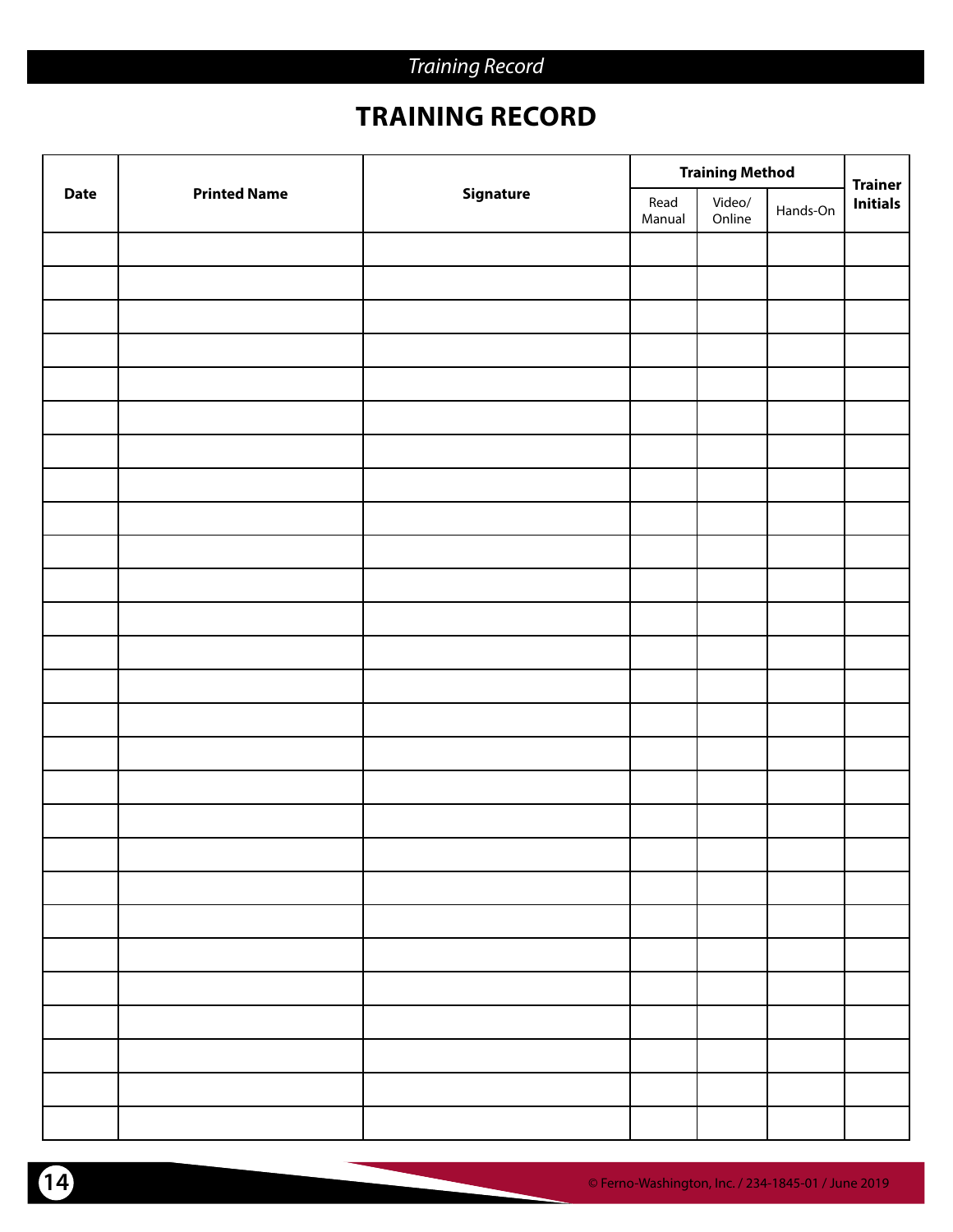### <span id="page-14-1"></span>**MAINTENANCE RECORD**

<span id="page-14-0"></span>

| <b>Date</b> | <b>Maintenance Performed</b> | By |
|-------------|------------------------------|----|
|             |                              |    |
|             |                              |    |
|             |                              |    |
|             |                              |    |
|             |                              |    |
|             |                              |    |
|             |                              |    |
|             |                              |    |
|             |                              |    |
|             |                              |    |
|             |                              |    |
|             |                              |    |
|             |                              |    |
|             |                              |    |
|             |                              |    |
|             |                              |    |
|             |                              |    |
|             |                              |    |
|             |                              |    |
|             |                              |    |
|             |                              |    |
|             |                              |    |
|             |                              |    |
|             |                              |    |
|             |                              |    |
|             |                              |    |
|             |                              |    |
|             |                              |    |